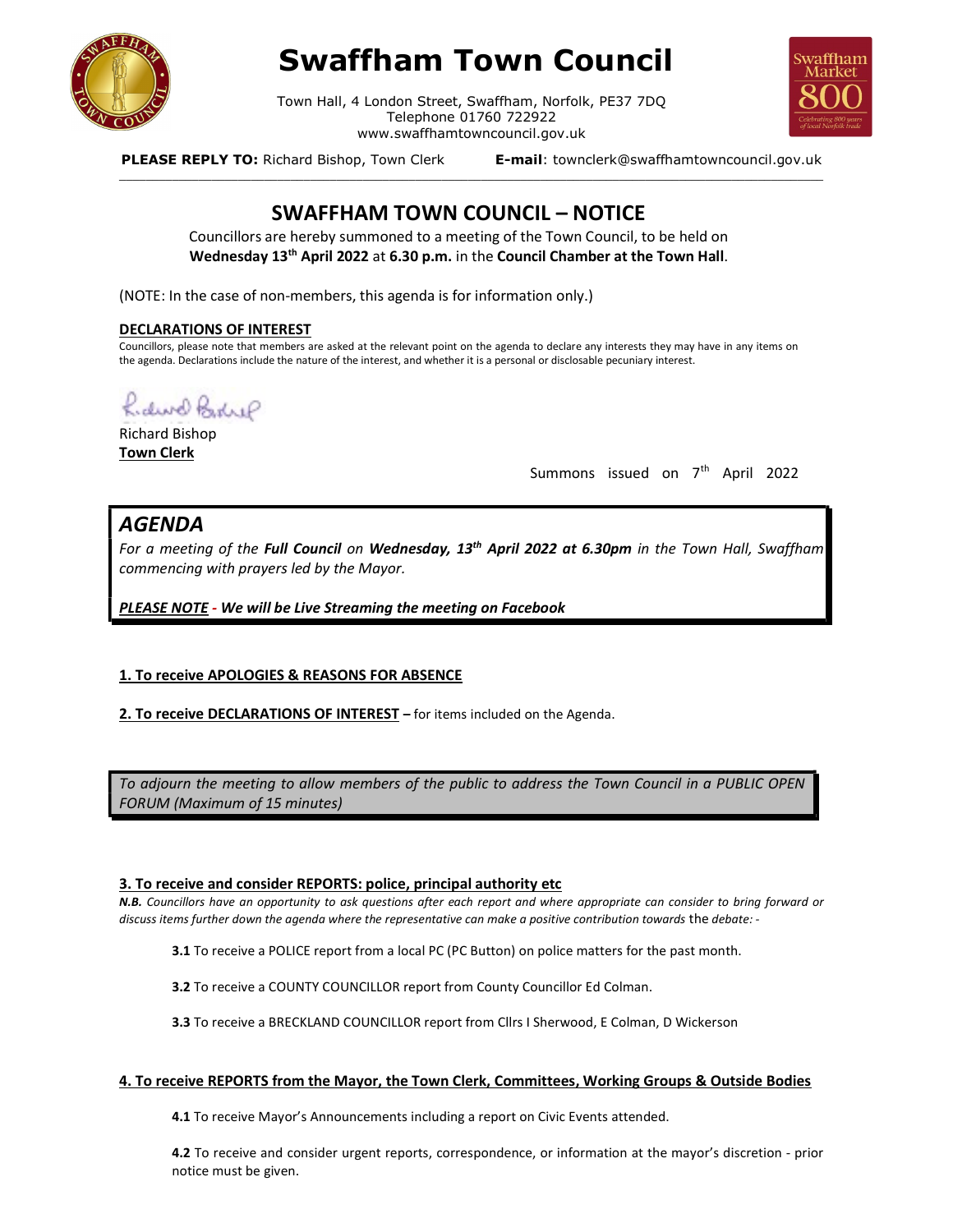# 5. To receive and/or agree the MINUTES:

- 5.1  $***$  Wednesday 9<sup>th</sup> March 2022 Full Council.
- 5.2  $*$ \*Tuesday 22<sup>nd</sup> March 2022 Extraordinary Full Council.
- 5.3  $*$  \*Wednesday 30<sup>th</sup> March 2022 Extraordinary Full Council.

#### 6. FINANCE:

6.1 \*\* To receive and consider Accounts for payment for Mar/April 2022 (recorded as Appendix 1).

6.2<sup>\*\*</sup> To receive and consider revised quote for Alarm Monitoring following company going into liquidation.

6.3 \*\* To receive and consider request to discuss Shop Rent & Lease Renewal Arrangements – consideration of appointing small delegation of Councillors to meet with the current tenant.

6.4 \*\* To receive and consider request to use rear of Toilet Block for a Youth Project and to support with an initial £1,000 grant.

6.5 \*\* To receive and consider revised software upgrade, installation, training and support for Swaffham Cemetery.

6.6 \*\* To receive and consider awarding of a £100 grant towards a Swaffham Scarecrow Festival 26<sup>th</sup>, 27<sup>th</sup> & 28<sup>th</sup> August 2022.

6.7 \*\* To receive and consider quotes (to follow) for lopping tree at Swans Nest/Redland Park and removal of tree(s) at the Churchyard.

## 7. To receive and consider CORRESPONDENCE or INFORMATION

#### 7.1 GENERAL:

a) To note receipt of weekly correspondence or information (a list is recorded as Appendix 2).

b) \*\* To receive and consider invitation for the Twinning Weekend in Hemmoor, Germany 9<sup>th</sup> – 11<sup>th</sup> September 2022.

c) \*\* To receive and consider Draft format of Annual meeting of STC, Annual Town Assembly and May Full Council meeting.

d) \*\* To receive and consider request from resident re-environmental and litter issues.

e) \*\* To receive and consider draft letter to Charity Commission and progress report (to follow) from the Town Clerk in respect of the proposed handover of the Relief in Need administration and issues to consider prior to completion.

f) To receive and consider update from the Mayor, Deputy Mayor and Town Clerk following meetings with the LEP and other potential external funders.

 $g$ ) \*\*To receive and consider request to continue with the Barn Steering Group.